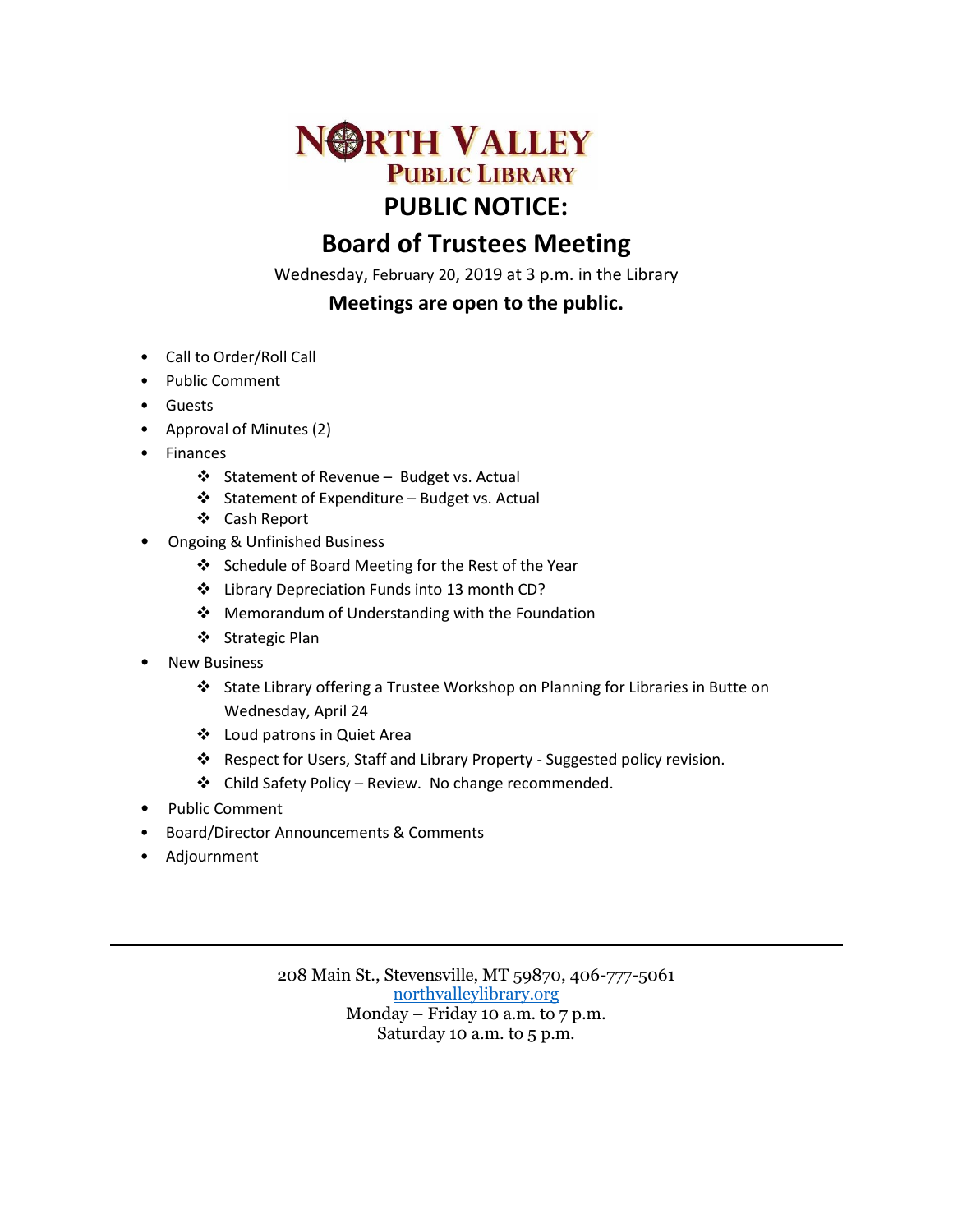## North Valley Public Library Board of Trustees Meeting 3:00 p.m., Wednesday February 20, 2019 NVPL Community Room

Victoria Howell, Board Chairman Kim Tiplady, Board Member Leon Theroux, Board Member Caitlin Dunn, Board Member Dianne Snediger, Board Member Denise Ard, Library Director

Victoria called the meeting to order at 3:00 p.m. All present accepting Kim. No guests and no public comment.

Dianne moved to approve the minutes from the Jan 16 meeting, Leon seconded. Kim arrived. The motion passed unanimously. Dianne moved to approve the minutes of the special February 1 meeting, Kim seconded. The motion passed unanimously.

Finances: Cash Report: Both the savings account and petty cash accounts have been closed. Those monies have been moved to a checking account. Leon moved to approve the finances, Kim seconded. The motion passed unanimously.

Unfinished Business: Leon would like the board meetings to be every month, without exception. He believes it is important to be consistent. Rather than change the by-laws the board would prefer to stay flexible on decisions about the December meeting.

The board discussed when to have the budget hearing. It has to be after Denise receives the determination of tax revenue from the County, which arrives middle to late August, and before the deadline to get the budget to the County for them to get the tax levies to the Department of Revenue, the second Monday in September. Before the final vote on the budget, two notices must appear in the paper advertising a public hearing. The hearing and the trustees vote to finalize the budget will be Thursday, September 5<sup>th</sup> at 3:00 pm. The final budget will go to the County Friday September 6 so that the County can meet their September 9 deadline.

Dianne moved to move \$45,000 from the Library Depreciation Fund into a 13-month CD at 3% at Farmer's State Bank. Kim seconded. The motion passed unanimously.

Caitlin moved to accept the Memorandum of Understanding with the Foundation. Dianne seconded. The motion passed unanimously.

Strategic Plan: There were some amendments to the draft of the Strategic Plan. All are happy with the Mission Statement, and added "exemplary programming" to the statement. The goals are good and the board are already implementing some.

Denise will review staffing requirements in relation to the Strategic Plan.

As far as financial stability and funding within the Strategic Plan, the board will work on clarifying roles, increasing communication and seamless interaction with the Foundation. They will also create and